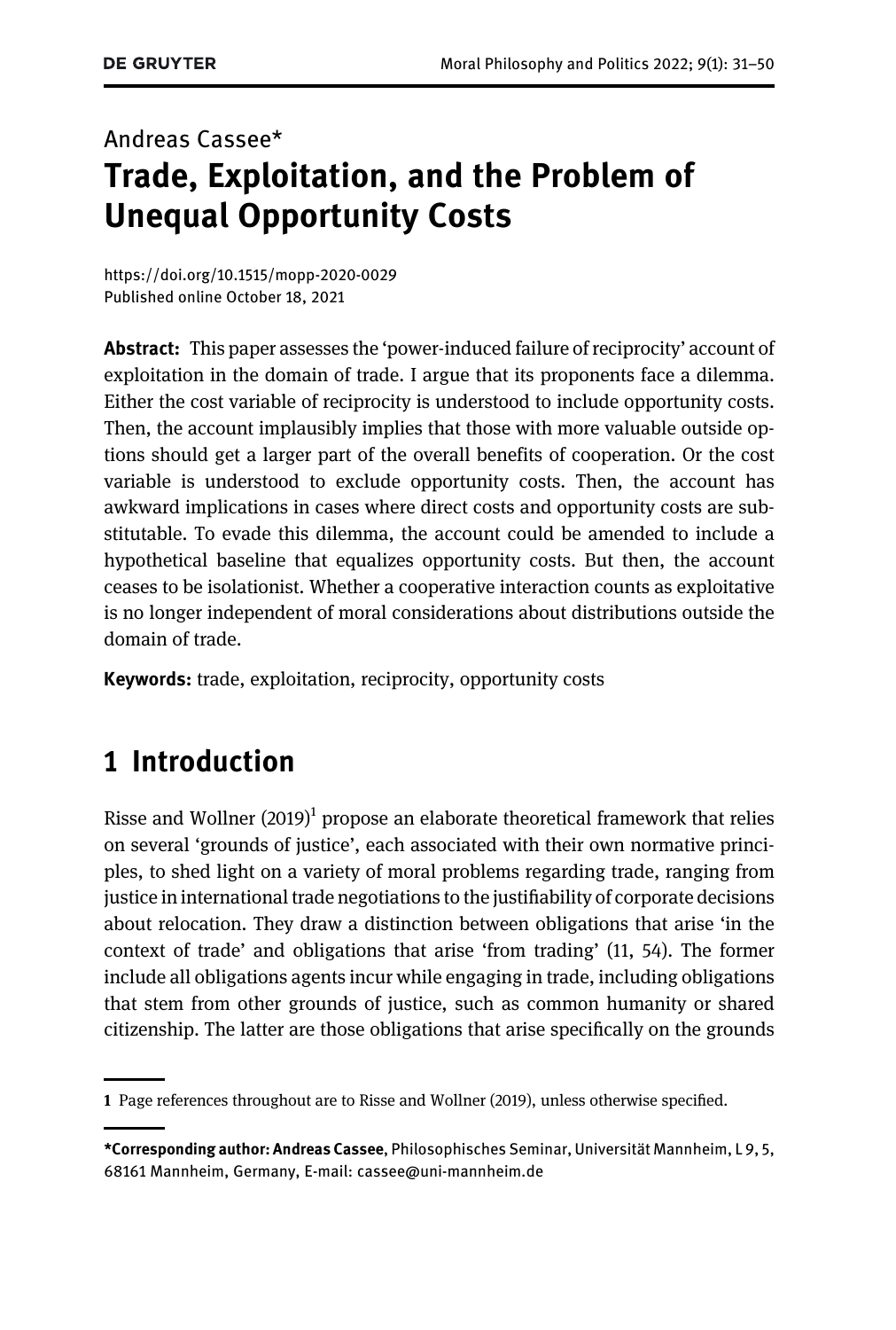**DE GRUYTER** 

that agents are involved in trade (or, to put it more precisely, on the grounds of their subjection to the global trade regime). $<sup>2</sup>$ </sup>

The principle of justice associated with trade as its own ground of justice, Risse and Wollner argue, is a requirement to avoid exploitation. They offer a generic and a trade-specific analysis of exploitation. On their generic account, exploitation is unfairness through power. An agent is exploited in a cooperative interaction if the terms of cooperation are (a) imposed on that agent by some powerful agent, group of agents, or structure and (b) the ensuing distribution of benefits is unfair to them on some standard of fairness (88ff.). The trade-specific account builds on this generic account by specifying such a standard of fairness. Exploitation in the trade-specific sense occurs when power-induced terms of cooperation fail to be reciprocal, where reciprocity requires that the benefits of cooperation adequately reflect contributions and costs incurred by cooperators (94f.). This account applies to cooperative interactions between various kinds of agents. For example, a group of states may exploit other states by imposing a trade agreement that fails to distribute benefits reciprocally (148f.), or a company may exploit its workers by imposing wages that are too low to satisfy reciprocity (206ff.).

Risse and Wollner's theory offers an interesting middle ground between 'isolationist' and 'integrationist' approaches to trade justice. According to isolationism, the demands of justice in some domain (in our case, the domain of trade) are internal to that domain, that is, they are independent of moral considerations about distributions that obtain in other domains. According to integrationism, the demands of justice in some domain are sensitive to moral considerations about distributions that obtain in other domains.<sup>3</sup> Risse and Wollner's approach is integrationist at the level of obligations in the context of trade. For example, a trade agreement may be unjust because it fails to give sufficient weight to broader concerns of poverty alleviation. But the approach is (partly<sup>4</sup>) isolationist at the level of obligations from trade. The reciprocity principle that is at the core of Risse andWollner's 'power-induced failure of reciprocity' account of exploitation in the domain of trade is insensitive to moral considerations about the overall distribution of wealth (or any other currency of justice) among cooperators. The part of the cooperatively produced benefit each cooperator is due depends solely on the contributions they make and on the costs they incur in doing so.

<sup>2</sup> For criticism of the view that there are any obligations from trading in this sense, see [Walton](#page-19-1) [\(2014\)](#page-19-1).

<sup>3</sup> These definitions draw on Walton'[s \(2020\)](#page-19-2) discussion of 'integrationist' and 'internal' principles of trade justice, which is inspired by Caney'[s \(2012\)](#page-19-3) earlier discussion of isolationism and integrationism in the context of climate justice.

<sup>4</sup> Even though the reciprocity principle is isolationist, the account of exploitation it is embedded in need not be. Inequalities in other domains may be among the reasons why an agent has power over another agent.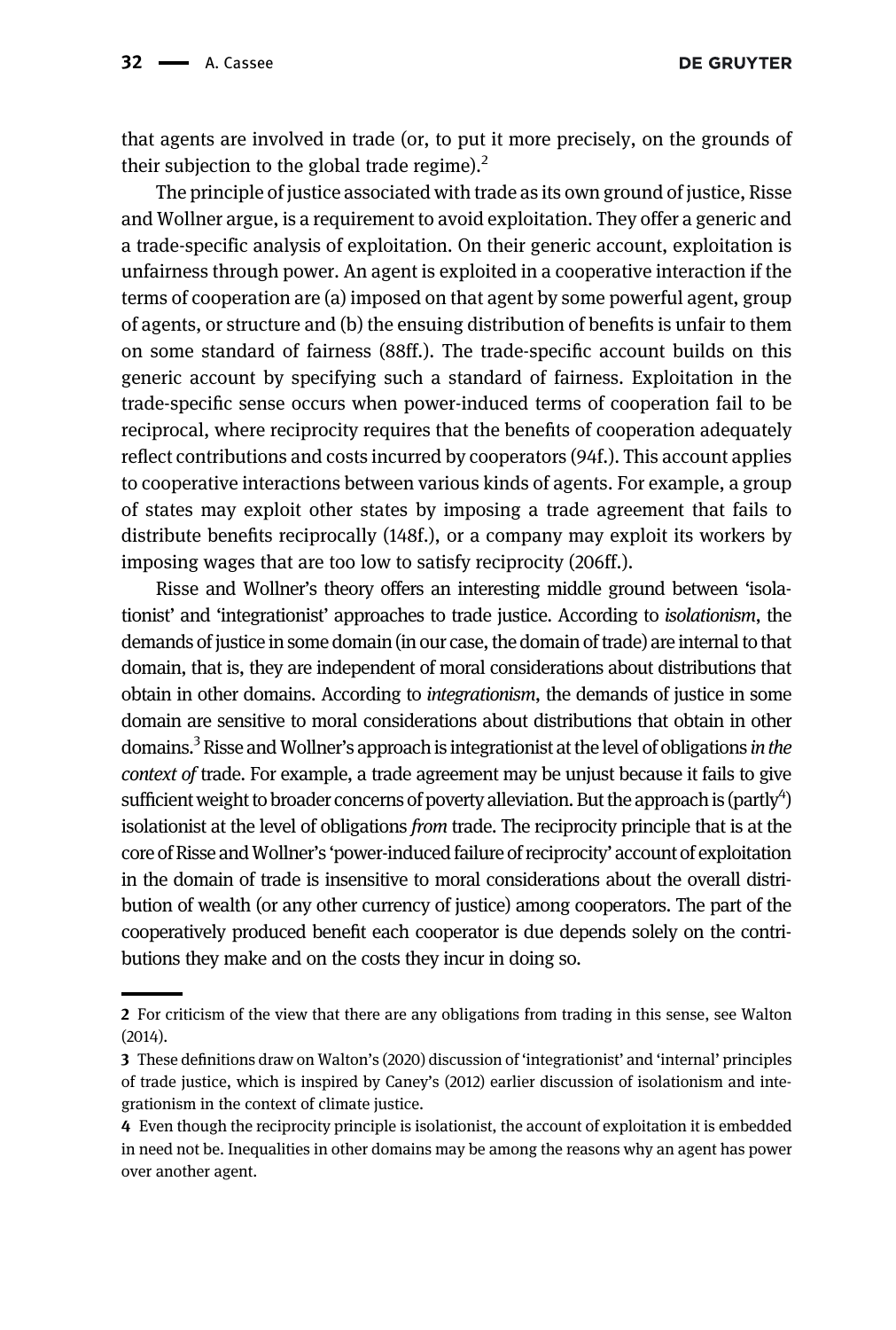One might perhaps think that the 'mild' isolationism of the 'grounds of justice' framework combines the advantages of fully isolationist and fully integrationist accounts. The framework allows us to form pro tanto moral judgements about specific interactions on a relatively thin informational basis. We need not have a full accounting of the (in)justice of the international order to call out specific transactions as exploitative. At the same time, the framework allows us to consider a wider range of issues when it comes to reaching a verdict about what justice requires in the context of trade, all things considered.

However, I will argue that the power-induced failure of reciprocity account of exploitation fails to be isolationist in a convincing way. This is because the account excludes direct moral considerations about the background distribution, while at the same time being sensitive to facts about costs and contributions that are influenced by the background distribution. More specifically, my objection will concern opportunity costs. Inequalities among states, companies and individuals influence the opportunity costs these agents incur when engaging in trade. If these opportunity costs are taken to be relevant for what counts as a reciprocal division of benefits, the upshot is that those with less valuable outside options have a claim to a smaller part of the overall benefits of cooperation, which seems implausible. But simply ignoring opportunity costs has awkward implications too. To save the power-induced failure of reciprocity account, we might amend it to include a hypothetical baseline that corrects for background inequality. But to do so amounts to giving up (mild) isolationism.

The remainder of this paper develops these points as follows. [Section 2](#page-2-0) discusses the principle of reciprocity that is at work in the power-induced failure of reciprocity account of exploitation and introduces the general concern that reciprocal cooperation may reproduce and exacerbate background inequality. [Section 3](#page-5-0) presents the problem of unequal outside options as one version of that general concern that is especially problematic for proponents of the power-induced failure of reciprocity account. [Section 4](#page-10-0) explores whether the problem could be avoided by excluding opportunity costs from consideration when applying the reciprocity principle. [Section 5](#page-12-0) discusses the hypothetical baseline solution. [Section 6](#page-13-0) shows how this solution is implicitly at work in Risse and Wollner's discussion of wage justice. [Section 7](#page-18-0) concludes.

### <span id="page-2-0"></span>2 Reciprocity and Background Inequality

According to the power-induced failure of reciprocity account, a cooperative interaction is exploitative if and only if the terms of cooperation are (a) power-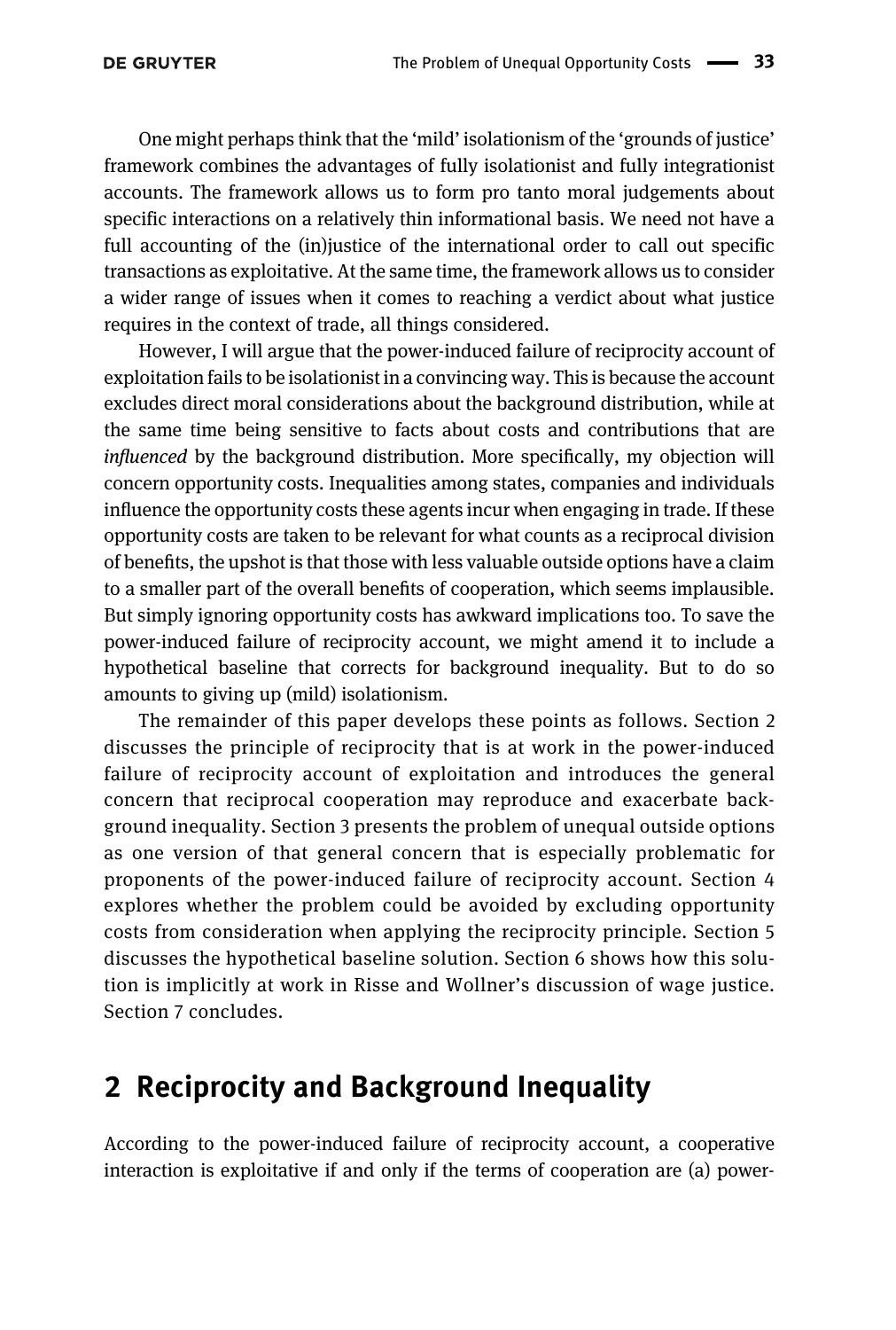**DE GRUYTER** 

induced and (b) fail to distribute benefits according to (or perhaps in rough approximation to) a principle of reciprocity. My focus in this paper is on the second condition.

Given its central role in their account of exploitation in the domain of trade, Risse and Wollner spend relatively little time discussing the notion of reciprocity, and they never spell out their view in the form of an explicitly stated reciprocity principle. But their remarks may suffice to reconstruct such a principle. Risse and Wollner argue that, 'since trade is a particular type of structured cooperation for mutual gain, fairness requires all cooperationrelevant claims be satisfied proportionately' (94). They also state that 'cooperators have claims both in virtue of providing benefits and of incurring costs for doing so' (94). So, the reciprocity principle will have to state a relationship of proportionality, and it has to account for costs of cooperation and contributions, as well as benefits received by each party. The question, then, is how to integrate these three variables into a statement of proportionality with two sides.

Risse and Wollner (94) briefly mention two ways in which this might be done without deciding between them. We may either rely on net benefits, subtracting the cost incurred from the benefit received by each agent, or we may add the cost incurred by each agent to the contribution they provide. Let us call the corresponding versions of the reciprocity principle the 'net benefit formulation' and the 'total contribution formulation', respectively.

On the net benefit formulation, reciprocity requires proportionality between net benefits and contributions:

$$
b_i-c_i\propto p_i
$$

where  $b_i$  stands for the benefit received by agent i,  $c_i$  denotes the cost incurred by agent *i*, and  $p_i$  stands for the contribution provided by agent *i*. In short, this version of the reciprocity principle requires that costs of cooperation are reimbursed and the remaining benefits of cooperation are distributed in proportion to contributions. If an agent provides twice the contribution of other cooperators, their net benefit should also be twice as large.

On the total contribution formulation, by contrast, reciprocity requires proportionality between benefits and the sum of contributions and costs:

$$
b_i\propto p_i+c_i
$$

On this version of the principle, there is no simple reimbursement of the costs of cooperation. Instead, costs influence the fraction of the overall benefits of cooperation each agent should receive. I take it that the net benefit formulation is more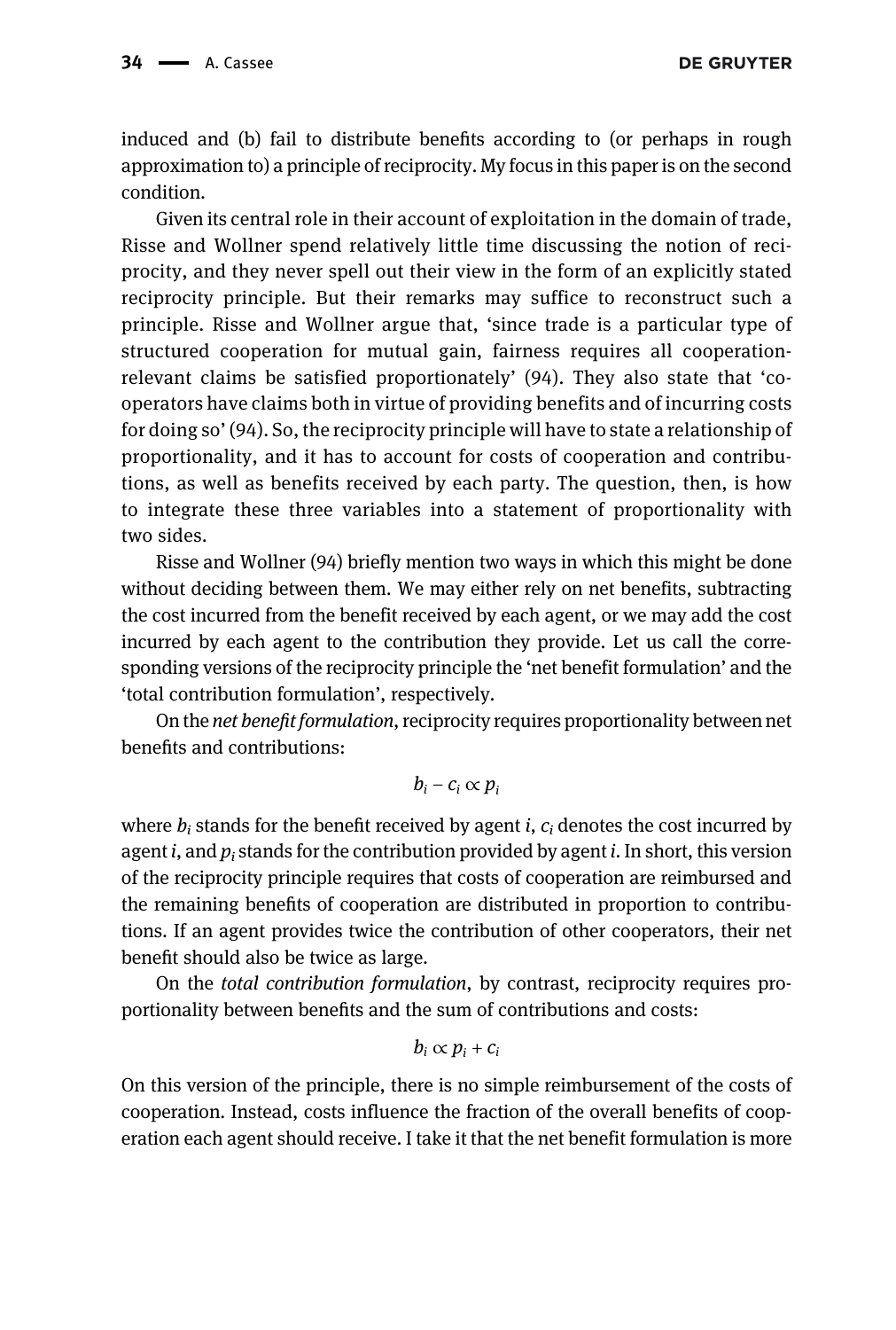plausible,<sup>5</sup> and I will therefore rely on this formulation for my numerical examples in the following sections. But my objections apply equally to the total contribution formulation.<sup>6</sup>

At first sight, the reciprocity principle (on either formulation) seems to neatly separate the distribution of the benefits of a specific cooperative interaction from the overall distribution of wealth, basic goods or any other thing of value among cooperators. On closer inspection though, this separation is far from perfect. While the reciprocity principle includes no direct reference to facts about the background distribution, the facts it does rely on (facts about contributions and costs of cooperation) are very much influenced by the background distribution. This raises a concern that reciprocal cooperation may reproduce and exacerbate background inequality. Let us call this the general problem of background inequality.

There are two ways this problem may arise. The first and perhaps more obvious route for the background distribution to affect the distribution of cooperative benefits on the reciprocity principle is through agents' ability to provide benefits to others  $(p_i)$ . An individual who could not afford college may have an inferior ability to perform some task than their fellow cooperators who enjoyed a great education. A state may have poor productive capabilities due to a small capital stock, while other states with more capital are more productive. If the distribution of cooperative benefits is to reflect the contributions provided by each party, such differences in productivity will result in differential payoffs.

How much of a problem this is, is up for debate.<sup>7</sup> On the one hand, it may seem unjust that the terms of cooperation should be allowed to reproduce background inequality in this way. On the other, a proponent of the reciprocity principle might point out that a cooperator's inferior productivity, undeserved as it might be, has a direct bearing on the overall benefits of cooperation. More productive cooperators

<sup>5</sup> Assume that A and B go fishing together. Each of them buys bait before they meet, with A paying more than B for the same amount of bait of the same quality. Each catches the same amount of fish. They then sell the fish at a local market and distribute the proceeds. According to the net benefit formulation of reciprocity, each cooperator would first be reimbursed for their respective costs, and the remainder of the money would be split equally because  $A$  and  $B$  made the same contribution. On the total contribution formulation, by contrast, A's buying more expensive bait would entitle them to a larger share of the cooperative surplus. Intuitively, this seems unfair, and in addition, it would incentivize  $B$  to buy more expensive bait next time, thus encouraging inefficiency.

<sup>6</sup> The problem of unequal opportunity costs that I will introduce in the next section occurs as soon as gross benefits  $(b_i)$  depend positively on costs of cooperation  $(c_i)$ . This is the case on either of the two formulations.

<sup>7</sup> As we will see in [Section 6,](#page-13-0) Risse and Wollner (209f.) do think this is a problem in their discussion of wage justice, where they reject productivity wages on the grounds that an individual's productivity is often undeserved.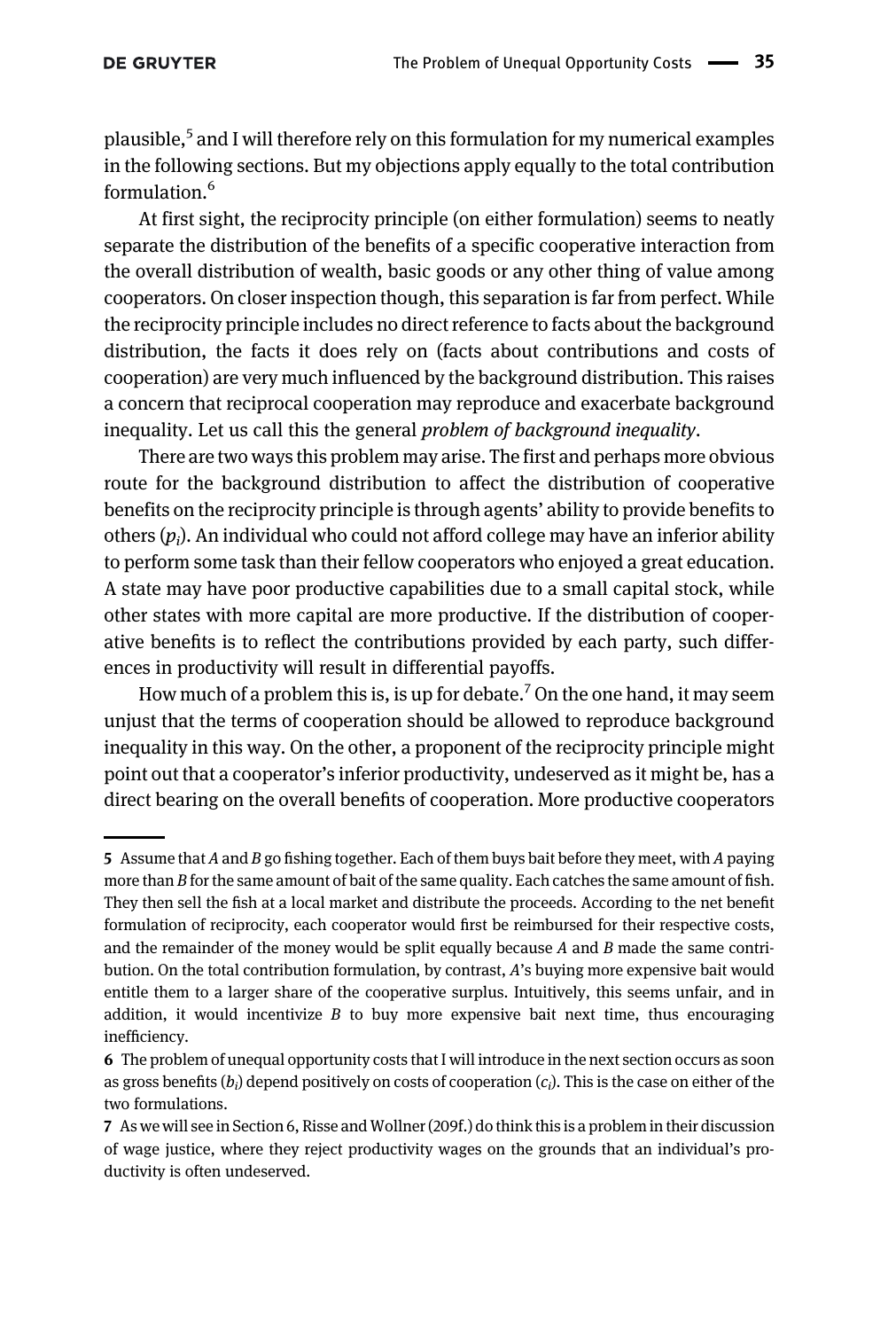do not derive any additional benefit from the fact that their peer is less productive. If their peer were more productive, there would simply be more to distribute, and their own payoffs would remain unchanged. At best, more productive cooperators fail to *make up* for their fellow cooperator's inferior productivity, and arguably it is not their responsibility to do so.

I will not try to assess the merits of this line of argument here. Instead, I want to draw attention to a second instantiation of the problem of background inequality for which this defence of the reciprocity principle is not available. This second version of the problem relies on the influence of background inequality not on contributions  $(p_i)$ , but on costs  $(c_i)$ , or more precisely, on opportunity costs. As we will see, unequal opportunity costs may make it the case that the reciprocity principle allows the better off to extract additional benefit because others are worse off in terms of the background distribution.

#### <span id="page-5-0"></span>3 The Problem of Unequal Opportunity Costs

Many of the interactions that constitute and take place within today's trade regime occur between agents with vastly unequal outside options. While some countries would do relatively well without membership in the WTO, others have little alternative to accepting the terms of membership. Some workers can gain employment elsewhere if an employer offers low wages for hazardous labour, others cannot. And while transnational corporations may decide to relocate their activities to another country if wages or taxes get too high in their current country of operation, employees generally do not enjoy similar international mobility.

There are two ways in which such facts about asymmetrical outside options may inform judgements about exploitation on the power-induced failure of reciprocity account. First, unequal outside options may make it the case that an agent has power over another agent. This is the context in which Risse and Wollner mention these asymmetries: Rich states can dictate the terms of trade because poor states have no real alternative to joining the WTO (150). Employers have the power to impose labour conditions in sweatshops because their employees have no other way out of poverty (207). Multinational corporations can threaten to relocate if employees and local communities do not accommodate their demands (223). Unequal outside options create power asymmetries, and power is one of the conditions of exploitation. On this line of reasoning, a lack of valuable outside options makes it more likely that an agent is exploited.

But there is also a second consideration that pulls in the opposite direction. Note that the net benefit an agent receives from a cooperative interaction is most straightforwardly measured as the difference between the holdings that agent has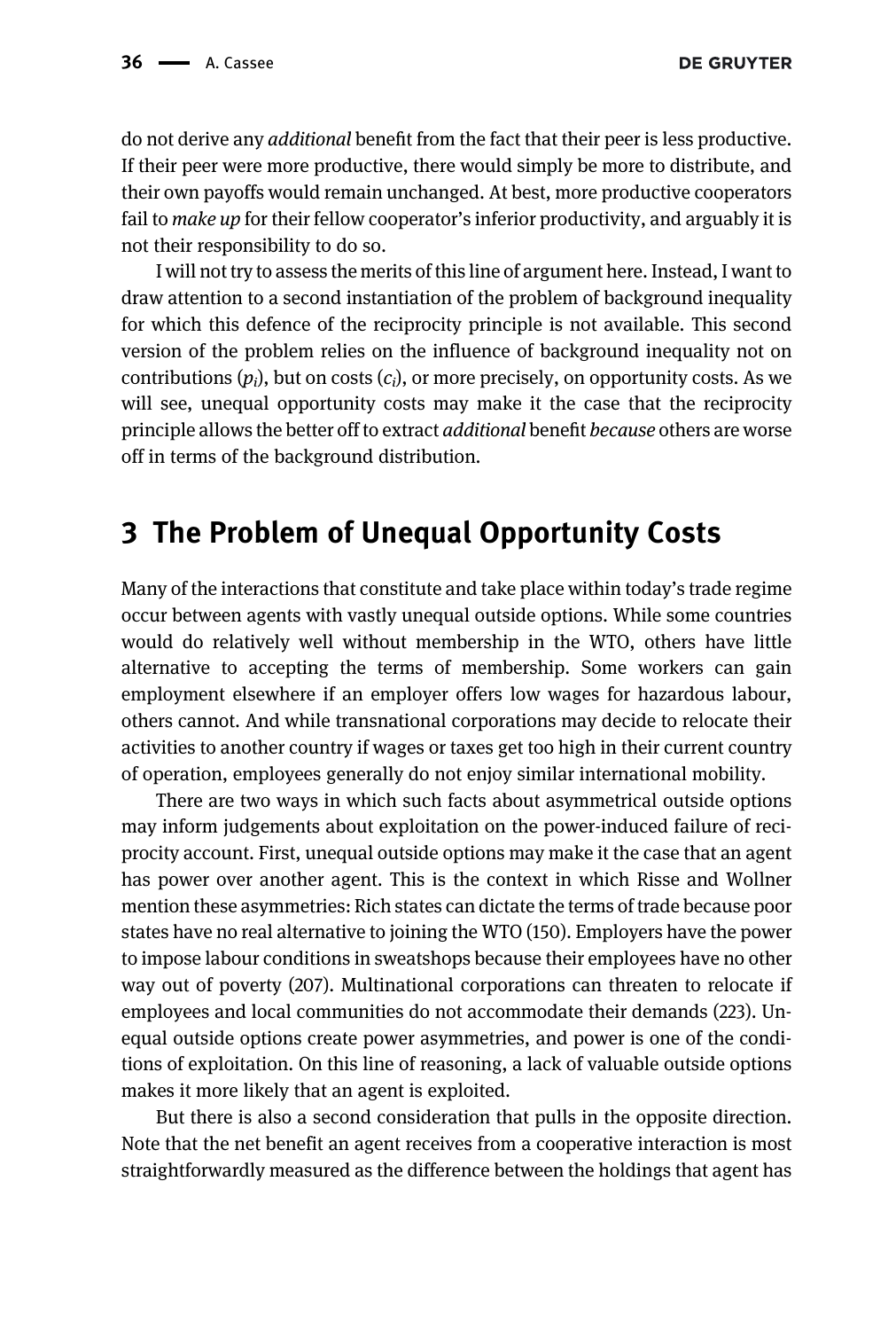after the interaction and the holdings the agent would have if the interaction did not take place. On this accounting, opportunity costs are a part of the costs that are deducted from the gross benefit an agent receives to calculate their net benefit.<sup>8</sup> If taking part in cooperation means forgoing some other way to accrue a benefit, this counts towards the costs of cooperation. The greater an agent's opportunity costs, the greater the gross benefit that agent has to receive for the interaction to count as reciprocal and thus as non-exploitative. Conversely, the worse off an agent would be without cooperation, the smaller their share of the total benefit should be. On this line of reasoning, the fact that poor countries have little alternative to joining the WTO, or that employees have no other way out of poverty but to accept a job in a sweatshop, counts *against* the view that these agents are exploited  $-$  if their outside options are really that poor, even a small gross benefit will make for a large net benefit.

To illustrate the relevance of opportunity costs, take Risse and Wollner's (140f.) discussion of the Agreement on Trade-Related Aspects of Intellectual Property Rights (TRIPS). TRIPS imposes significant opportunity costs on countries with technologically less advanced economies. They forgo the opportunity to reverse engineer products that are patented elsewhere. The power-induced failure of reciprocity account may thus be employed to criticize TRIPS as exploitative. Countries with little intellectual property to protect get nothing in return for incurring this opportunity cost. But note that this opportunity cost is higher for some countries than for others. Presumably, it is middle-income countries in particular that would be able to gain technological advances by reverseengineering, while least developed countries probably lack the technological ability to do so. If so, the account under consideration seems to imply that middleincome countries, but not least developed countries, should get a significant benefit in return for accepting TRIPS.

The exact implications of the power-induced failure of reciprocity account in this and other real-life cases depends on complex empirical assumptions. But a hypothetical example may help to bring the problem of unequal outside options into sharper focus. Assume that two agents make the same contribution  $(p_1 = p_2)$  to a cooperative venture with a total benefit of eight units of wealth (or well-being, or interest fulfilment, or any other currency of justice). Without cooperation, each agent would instead produce one unit in autarky (that is, opportunity costs are  $c_1 = c_2 = 1$ ). The non-exploitative distribution of gross benefits is  $b_1 = b_2 = 4$ , with each agent gaining a net benefit of 3. So far, all is as it should be. But now let us assume that agent 1 gains a new outside option: They are offered participation in

<sup>8</sup> One might object here that opportunity costs should be excluded from consideration when applying the reciprocity principle. This objection will be taken up in [Section 4](#page-10-0).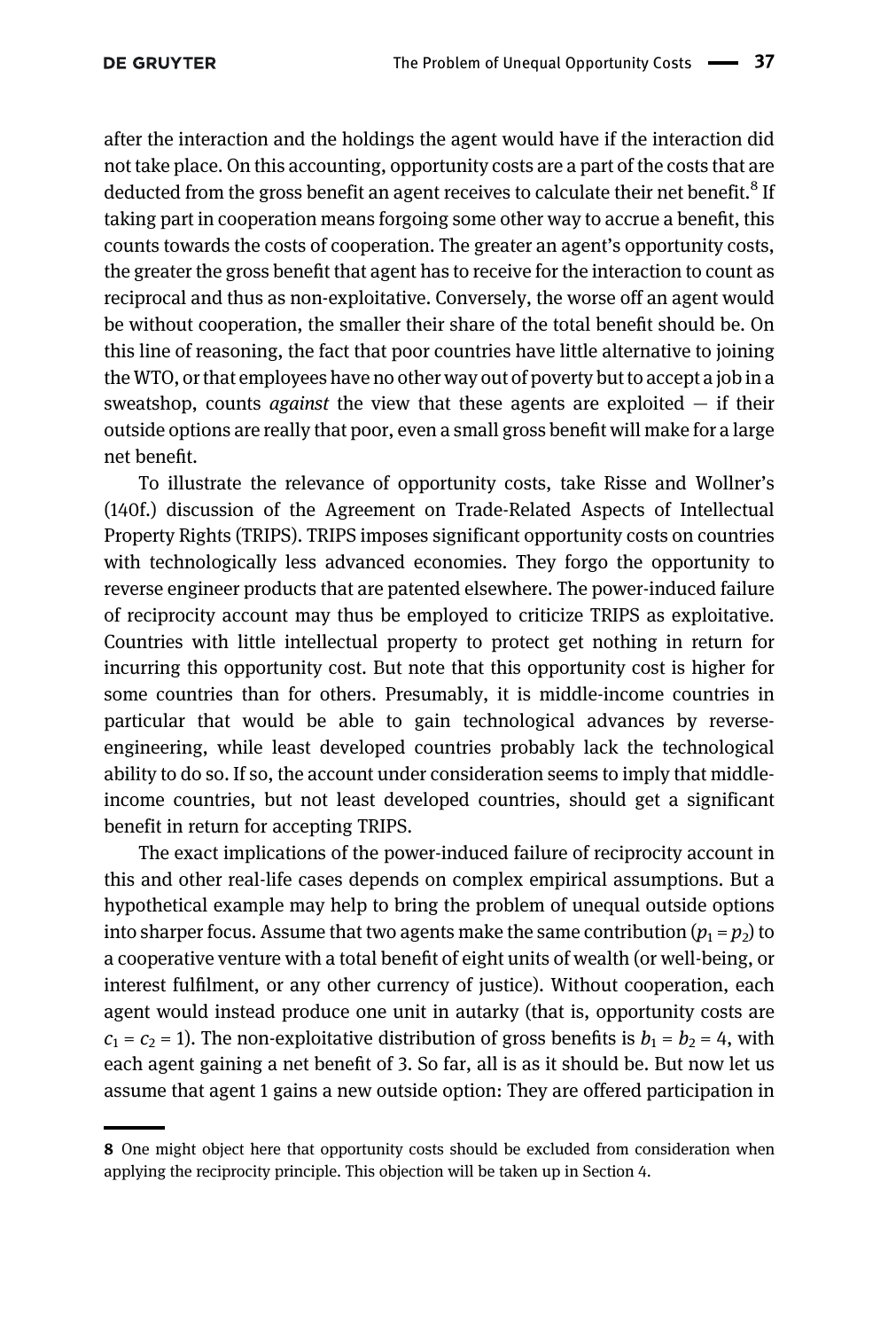another non-exploitative cooperative venture, which is mutually exclusive with the cooperation under consideration, where they would gain a payoff of three units. This changes opportunity costs. While agent 2 still has an opportunity cost of 1, agent 1's opportunity cost is now 3. Non-exploitative payoffs change accordingly: Agent 1 will now receive a payoff of 5, while agent 2's payoff is reduced to 3. Note that in this case, agent 1 receives an additional benefit because there is background inequality. If agent 2 had the same new outside option as agent 1, reciprocal payoffs would be back to 4 units each.

It is not hard to see how scenarios of this kind could arise in the areas of cooperation Risse and Wollner are interested in. For example, in the context of multilateral trade negotiations, rich countries could demand a larger part of the overall benefits of trade on the grounds that a new mega-regional trade agreement among them became available as an alternative and they therefore have higher opportunity costs. Or a multinational corporation could demand wage cuts on the grounds that another country with lower wages just became available as a potential production site, thus raising their opportunity cost for keeping production facilities where they are. Note that each of these demands may be formulated as a demand for a proportional net benefit, accounting for opportunity costs — that is, as a demand for a distribution that satisfies reciprocity.

The problem here is not so much that the account under consideration yields counterintuitive judgements about exploitation in specific cases (though it may do that). The problem, rather, is how those judgements about exploitation vary with opportunity costs. If the terms of cooperation are exploitative initially, it seems implausible that the exact same terms of cooperation should be considered nonexploitative as soon as the more powerful agent gains a new outside option. Yet this is exactly what the power-induced failure of reciprocity account seems to imply.

'The less valuable options you have, the less you are given' is certainly a fitting descriptive statement about today's trade regime. But as a prescriptive statement, it is troubling, and there is no reason to believe that Risse and Wollner want to endorse it. Yet the question is whether they can plausibly avoid endorsing it, given their theory of exploitation as power-induced failure of reciprocity.

Before discussing strategies to avoid the problem of unequal opportunity costs altogether, it may be worth mentioning three mitigating considerations. Perhaps, accepting that unequal opportunity costs may in theory lead to unequal reciprocal payoffs is not quite as unpalatable as it seems, given these countervailing considerations.

First, a proponent of the power-induced failure of reciprocity account might point out that unequal opportunity costs may themselves be the result of prior exploitative trade practices. If so, perhaps we should broaden the scope of the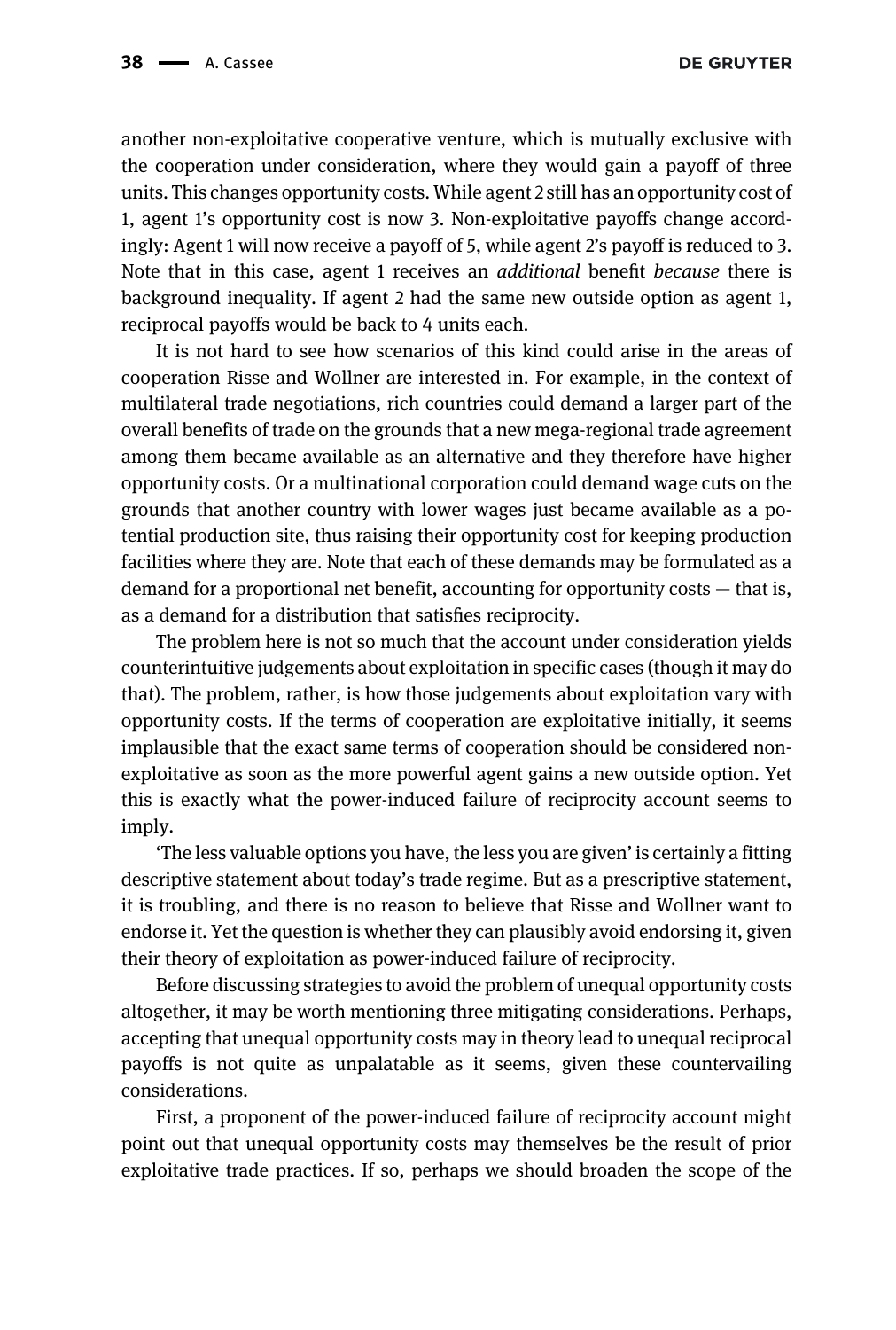scheme of cooperation to which the reciprocity principle is applied. For example, if the current trade regime already unjustly favours rich states, the relevant question to ask is not whether the *additional* benefits of a *change* in the terms of trade are distributed reciprocally. Rather, we should ask whether the reformed trade regime will satisfy reciprocity overall, where this broader assessment could be either synchronic (will future net benefits be distributed in proportion to future contributions?) or diachronic (will the new regime lead to a distribution that satisfies reciprocity in the long run, accounting for past as well as future benefits, costs and contributions?). Interestingly, this line of argument may well lead us from specific questions about the merits of a particular trade agreement like TRIPS to the much more general question of how much net benefit each state receives from the trade regime overall, in comparison to a situation of autarky (perhaps correcting for how a state's productive potential in autarky is already influenced by trade). $9$ 

But note that past exploitative trade practices are not the only reason why opportunity costs may be unequal today. Perhaps, a state would do badly in autarky today because of reasons connected to colonialism, unjust wars, climate change, international tax competition or any other aspect of international relations that is not straightforwardly described as a part of the trade regime. If so, the tradespecific principle of non-exploitation presumably does not apply, and widening the scope of the relevant scheme of cooperation will not do the trick. Or perhaps, a state already had poor productive capabilities in autarky when it first entered international trade (if there was already a state in the relevant sense back then). If so, unequal opportunity costs today may result from of a series of non-exploitative cooperative interactions that took into account unequal opportunity costs over time. Or perhaps, poor productive potential in autarky is the result of natural disaster or of bad domestic governance in the past. In any such cases where unequal opportunity costs do not result from past trade practices, the solution of broadening the scope of cooperation is not available: There is no broader scheme of cooperation to which the trade-specific principle of non-exploitation could be applied.

A second potential mitigating consideration concerns the kinds of costs that matter for judgements about exploitation. Risse and Wollner (94) stress that the costs of cooperation relevant to reciprocity include not only costs to well-being, but

<sup>9</sup> Cf. Risse and Wollner's (51f.) critique of the structural equity account of trade justice defended by [James \(2012\)](#page-19-4). According to James, the gains from trade (as measured by comparison to a situation of autarky) should be distributed equally among states, unless there are special reasons that justify an unequal distribution. Risse and Wollner's objection is in part that a state's capability to produce in autarky is already shaped by a history of interconnectedness. On the argument under consideration here, Risse and Wollner face a similar problem themselves.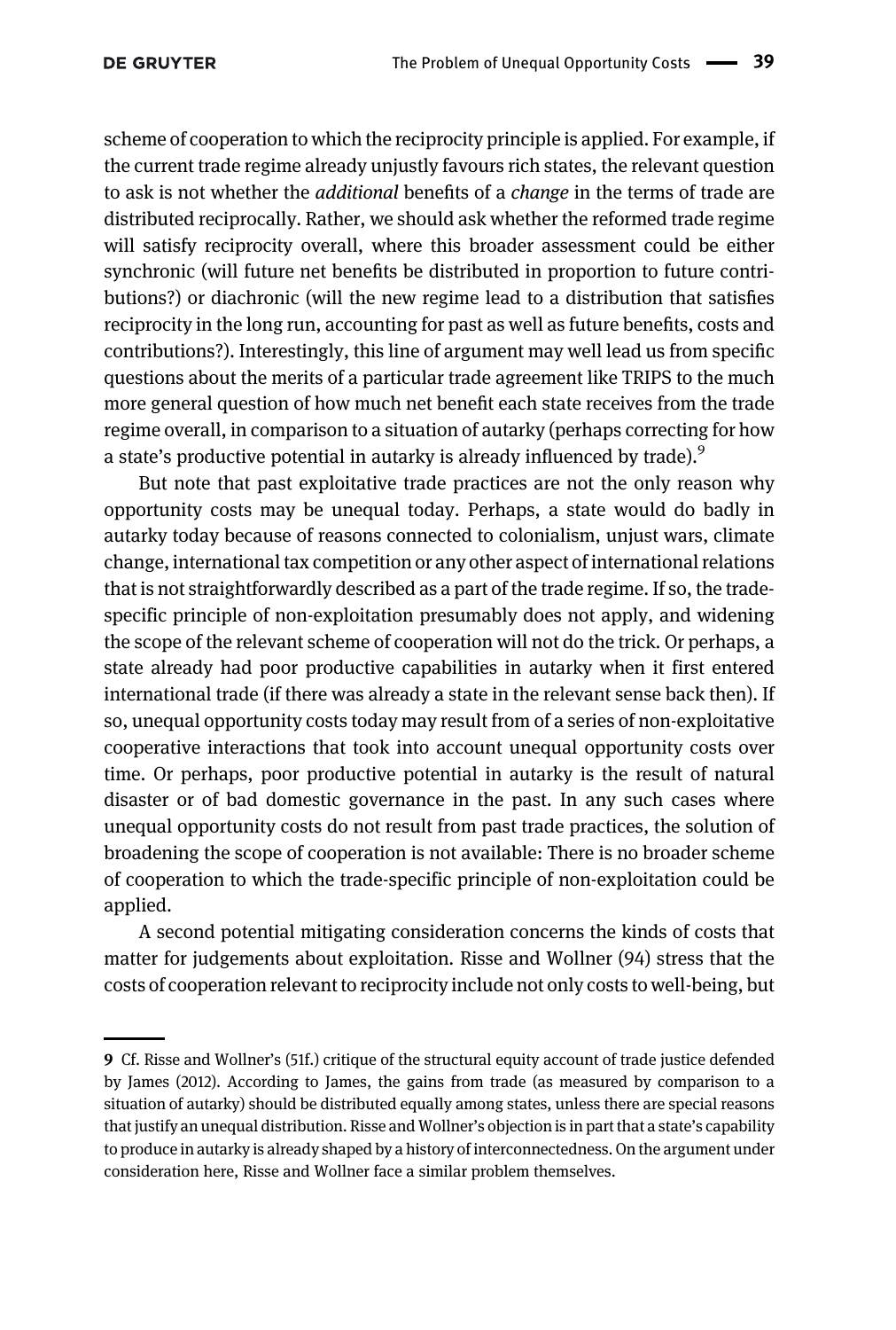also agential costs that arise when an agent's option set is diminished. Presumably, this means that we should factor in not only the next best alternative an agent gives up by cooperating (their opportunity cost in the classical sense), but the whole set of options that are no longer available to an agent because of the cooperation in question. Could these agential costs offset unequal opportunity costs?<sup>10</sup>

It is certainly possible to imagine a case where they would. For example, we might imagine an asymmetrical trade agreement where party  $A$  gives up a single but very valuable policy option, while party  $B$  loses less in economic terms, but is much more constrained in its future policy decisions by the agreement. If agential costs matter, the larger number of options given up by party B may offset the higher value of party A's next best alternative to the trade agreement.

However, this is hardly a typical case. In most cases, the agent with the more valuable next best alternative to cooperation will likely also give up a more valuable set of options overall. At any rate, there is no reason to believe that the problem of unequal opportunity costs could be solved systematically by pointing to agential costs. As I have argued above, this problem arises because of the way judgements about exploitation vary with opportunity costs. The power-induced failure of reciprocity account allows that the same terms of cooperation count as exploitative initially, but as non-exploitative as soon as the more powerful agent gains a new outside option. The problem, in other words, is how the account judges two cases that are parallel except for changes in the opportunity costs of the more powerful agent  $A$ . This problem persists if we add agential costs borne by agent  $B$ (or any other kind of costs) to both of those parallel cases. Agential costs would only solve the problem if agent  $B$ 's agential costs somehow tracked agent  $A$ 's opportunity costs, so that B's agential costs would automatically be higher as soon as A gained a new outside option. I see no reason why this should be the case. Therefore, while agential costs may offset unequal opportunity costs under some (rather specific) circumstances, they do not offer a systematic solution to the problem at hand.

A third mitigating consideration is that a cooperation with unequal payoffs due to unequal opportunity costs, though unproblematic in terms of reciprocity, may nevertheless be unjust on other grounds. For example, a trade agreement may be unjust not because it fails to distribute net benefits in proportion to contributions, but because it fails to give sufficient weight to human rights obligations (which are derived from other grounds of justice). The generic account of exploitation even allows us to call such an agreement exploitative, though the relevant

<sup>10</sup> I am grateful to an anonymous reviewer for pushing me to address this possibility.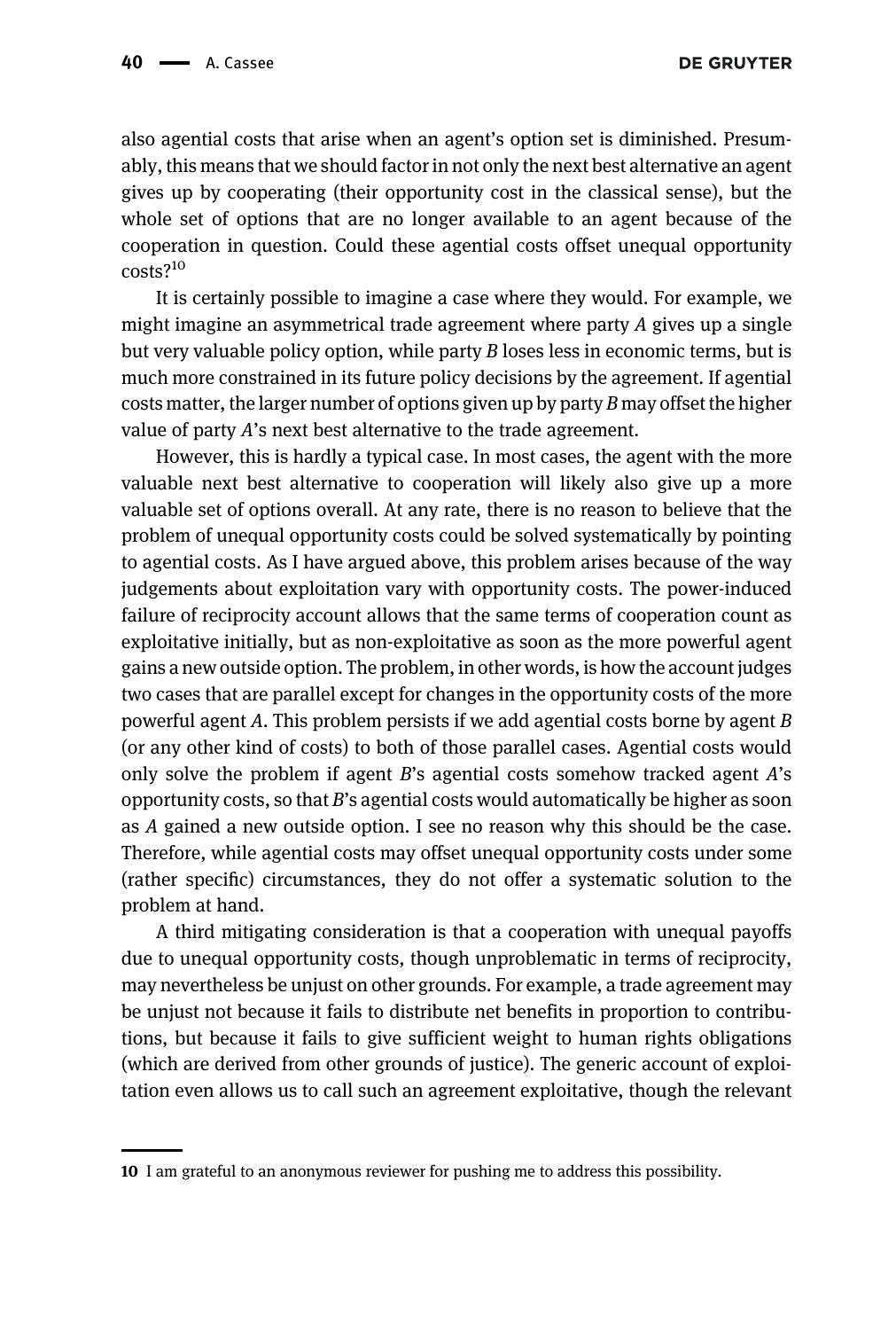fairness principle is not reciprocity, but proportional satisfaction of human rights claims (148f.).

But once again, this line of argument will not cover all cases in which the problem of unequal opportunity costs may arise. On the grounds of justice approach, the relevant human rights claims are roughly sufficientarian in form, while exploitation in the trade-specific sense may occur above the sufficiency threshold. In such cases, the problem of unequal opportunity costs persists. Exploitative terms of cooperation may be rendered non-exploitative simply by adding a sufficiently valuable outside option to the more powerful agent's set of options.

In sum, while the implication of unequal payoffs due to unequal opportunity costs may be avoided in some instances by widening the scope of cooperation or by pointing to agential costs or to other grounds of justice, the problem of unequal opportunity costs as such remains. With this in mind, let us now turn to strategies to solve the problem more systematically.

## <span id="page-10-0"></span>4 Ignoring Opportunity Costs?

An obvious way to avoid the problem of unequal opportunity costs would be to simply ignore opportunity costs when applying the reciprocity principle. The costs of cooperation that matter for reciprocity, it might be argued, are restricted to direct costs. If participating in a cooperative venture implies forgoing some other way to accrue a benefit, this does not count as a cost relevant to the application of the reciprocity principle. $^{11}$ 

This move solves the original problem of unequal opportunity costs, but it has awkward implications in other regards. Note that ignoring opportunity costs is widely thought to be a failure of instrumental rationality in individual decision making. Perhaps, this need not worry us directly. Maybe reciprocity requires a different kind of accounting than self-interested rationality. But problems arise when the two kinds of accounting intersect, that is, when rational individuals who take opportunity costs into account engage in reciprocal cooperation, where reciprocity is understood to account for direct costs but not opportunity costs.

Consider the following example. Two sisters collaborate to produce vegetables on a field they own jointly. They agree that each sister will plough one half of the

<sup>11</sup> It should be noted that this solution would be at odds with Risse and Wollner's (94) insistence that agential costs matter for reciprocity, because agential costs are a kind of opportunity cost (they are about what other things an agent can no longer do because of their participation in some cooperation).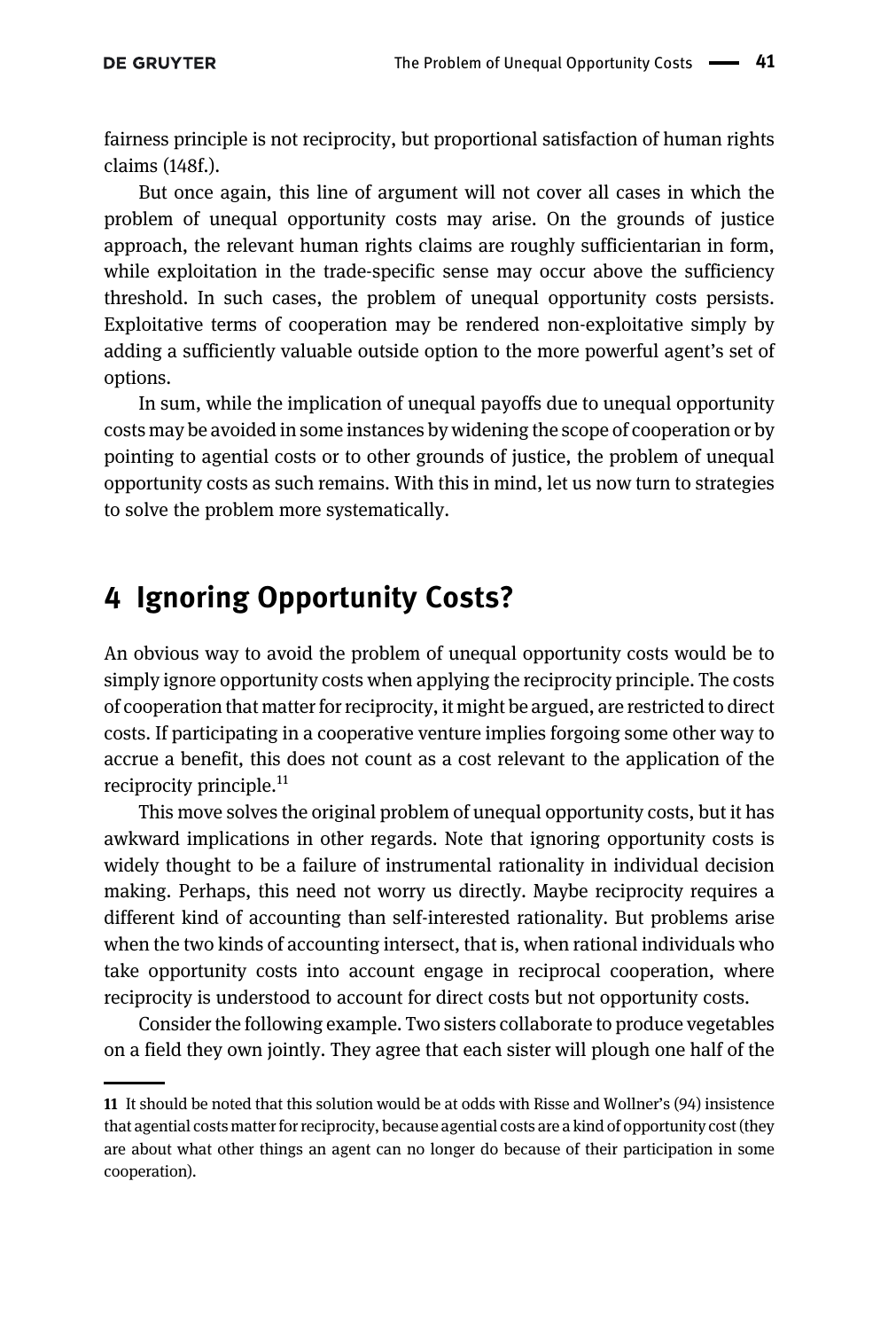field  $(p_1 = p_2)$ . Each sister can either rent a tractor for a cost of  $c_t$  and do their ploughing on a weekend, or they can plough by the use of their horse, though this will take them a whole week and they will have to take unpaid leave from their day jobs to do so. From the standpoint of individual rationality, the direct cost of renting the tractor and the opportunity cost of losing a week's wage are substitutable. Assuming they have no intrinsic preference for any of the tasks involved, it would normally be rational for each sister to choose whatever option is associated with the lower overall cost. Let us assume that one sister has a well-paying job  $(w_1 > c_t)$ , so it would be rational for her to rent the tractor, while the other sister has a lower paying job ( $w_2 < c_t$ ) and would therefore rationally choose the horse. On the version of the reciprocity principle under consideration here, the sister who uses the horse would get a rough deal, because her sister's rental cost will be split between them, while her own lost income will not.

Of course, if they know in advance that this is how costs are split, the sisters will take this into account when choosing between the tractor and the horse. Each of them will give twice as much weight to opportunity costs (which they will bear alone) than to direct costs (of which they will only bear half). The sister with the well-paying job will still rationally choose to rent the tractor. As for the sister with the lower paying job, there are two ways things could play out.

If the price for renting the tractor does not exceed twice her weekly wage  $(w_2 < c_1 < 2w_2)$ , she will rationally choose to rent the tractor. In this case, there is no unfairness in the ensuing distribution of benefits (both sisters incur the same cost and get the same benefit), but the overall costs of cooperation are higher than they could be  $(2c_t > c_t + w_2)$ . As a result, *both* sisters will be worse off than they could be if direct costs and opportunity costs were treated symmetrically. In other words, we end up with a distribution that violates Pareto efficiency.<sup>12</sup>

<sup>12</sup> Admittedly, we should not expect the avoidance of exploitation to be fully compatible with Pareto efficiency. It is an old conundrum that condemning exploitation often means condemning terms of cooperation that are mutually advantageous (e.g. [Wertheimer 1996,](#page-19-5) 14). In some cases, the alternative to exploitation is no cooperation at all, and the result is a net loss to all (a violation of Pareto efficiency). But note that in such cases, Pareto efficiency is violated only because the exploiter is unwilling to engage in cooperation on non-exploitative terms. If non-exploitative cooperation did take place, it would still be Pareto efficient. In our example, by contrast, cooperation does take place, and inefficiency results not from an unwillingness to cooperate on nonexploitative terms, but from a distortion of relative prices due to the asymmetrical treatment of direct costs and opportunity costs. Therefore, there is reason to worry about the efficiency implications of ignoring opportunity costs even if one believes that the avoidance of exploitation sometimes requires us to compromise on efficiency. That being said, even if the inefficiencies entailed by ignoring opportunity costs were acceptable, this solution should still be rejected on the grounds of the unfairness problem discussed in the next paragraph.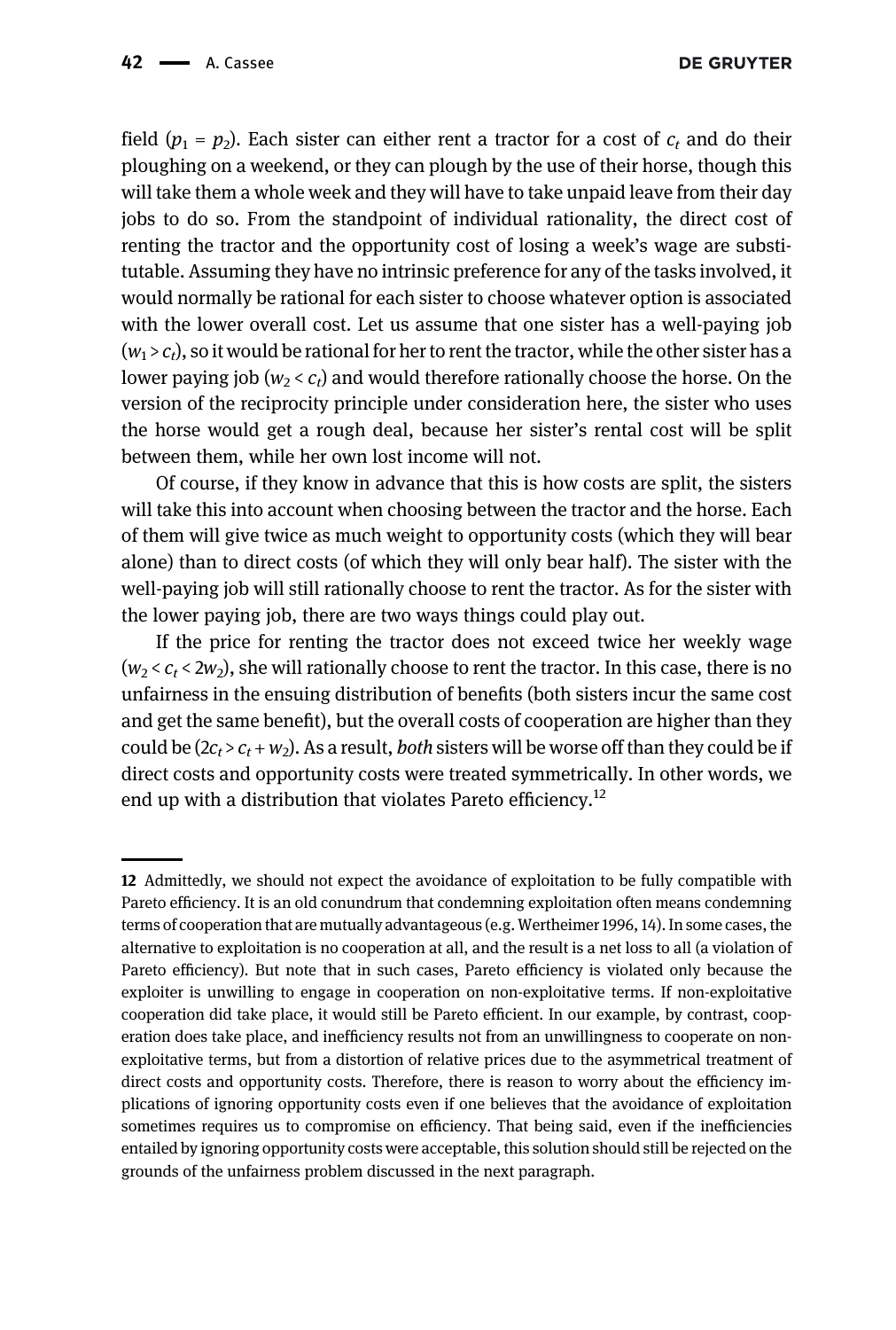Alternatively, if the rent for the tractor exceeds twice her weekly wage  $(c_t > 2w_2)$ , the sister with the lower paying job will rationally opt for the horse. In this case, there is no inefficiency (both sisters choose the option with the lowest overall cost), but the ensuing distribution of benefits seems blatantly unfair. The sister with the lower paying job loses a week's wage while also carrying half the cost of the tractor rented by her sister. The sister with the higher paying job gets to keep her own wage while also being reimbursed for half her rental cost.

In sum, ignoring opportunity costs in the application of the reciprocity principle may solve the original problem of unequal opportunity costs, but the resulting mismatch between individual accounting (which takes into account opportunity costs) and reciprocity accounting (which does not) results in either inefficiency or new unfairness.

### <span id="page-12-0"></span>5 A Hypothetical Baseline?

If my arguments so far are convincing, proponents of the power-induced failure of reciprocity account of exploitation are confronted with a dilemma. Either they include opportunity costs in the cost variable of the reciprocity principle. Then, they encounter the problem of unequal opportunity costs. Or they ignore opportunity costs altogether. Then, the reciprocity principle has different, but equally worrying counterintuitive implications.

There is, however, a third option that may be worth exploring. Perhaps, the cost variable should be understood to include opportunity costs, but not factual opportunity costs that reflect the next best outside option each agent realistically has, but *hypothetical* opportunity costs that are defined with an eye to considerations of justice.

This is essentially the strategy [John Roemer \(1982,](#page-19-6) [1983\)](#page-19-7) employs in his discussion of capitalist exploitation. Roemer introduces a hypothetical outside option to capitalist production, where (groups of) agents would withdraw from society with an equal per-capita share of alienable assets. This outside option provides a hypothetical baseline for judgements about exploitation. A group of economic agents counts as exploited if its members would be better off under this hypothetical arrangement than they are at present, and if their complements in society would be worse off than they currently are.<sup>13</sup> Roemer believes that this approach is generalizable beyond the specific issue of capitalist exploitation. He writes:

<sup>13</sup> In his 1982 article, Roemer (285) adds a third necessary condition: A group G is exploited only if its complement would be worse off if G withdrew from society with its current share of alienable assets.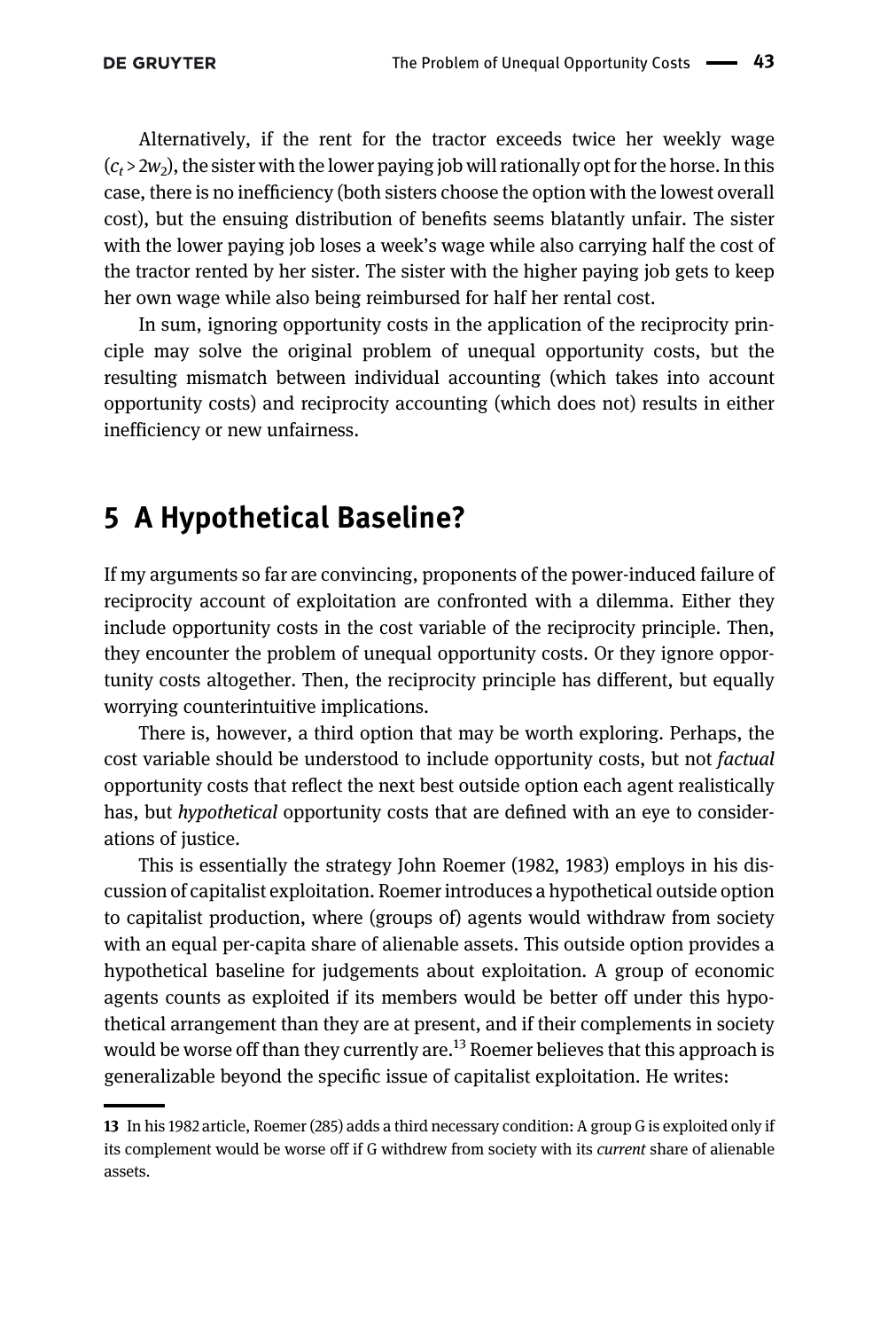More generally, when one says that A is exploiting  $B$ , I think one is conceiving of an *alter*native arrangement of some sort under which A would be worse off and B better off than at present. The alternative arrangement embodies one's notion of what is ethically preferable and nonexploitative … (1982, 284f.).

Roemer's account restricts exploitation to cases where one group incurs a net loss in comparison to the hypothetical baseline, while the other group receives a positive net benefit. But a hypothetical outside option could also be introduced to amend the power-induced failure of reciprocity account. On this version of the account, an agent's net benefit from a cooperative interaction would be measured as the difference between their (actual) holdings after cooperation and the holdings they would have in some hypothetical baseline scenario, which corrects for background inequality. A cooperation would count as reciprocal if net benefits, as measured against the hypothetical baseline, are proportionate to contributions. For example, the two sisters' opportunity cost for ploughing with the horse would be taken into account, but these costs would be measured by applying some hypothetical (presumably equal) weekly wage, rather than their actual (unequal) weekly wages.

There are many questions about whether and how such a modified account could be made to work. For example, should the hypothetical baseline be one of complete equality, or one that only excludes morally arbitrary or only unjust inequalities? And what kinds of factors should be equalized, only external holdings such as wealth, or also internal properties such as agents' talents? I will not attempt to respond to these questions here. For our present purpose, it suffices to say that accepting the hypothetical baseline solution amounts to rejecting (mild) isolationism. What counts as a reciprocal division of the benefits of cooperation is no longer independent of moral considerations about the background distribution. Rather, such considerations inform the construction of the hypothetical baseline, and this baseline directly impacts the measurement of net benefits. In other words, to evade the dilemma regarding opportunity costs, we have to move towards integrationism.

### <span id="page-13-0"></span>6 Risse and Wollner on Wage Exploitation

So far, my remarks have focused on what Risse and Wollner have to say about exploitation and reciprocity in general terms. But their book also contains a discussion of the specific issue of wage exploitation (ch. 12) that both illustrates the problem of unequal opportunity costs and may be thought to provide a solution to it. Before concluding, I will therefore engage with this part of their work.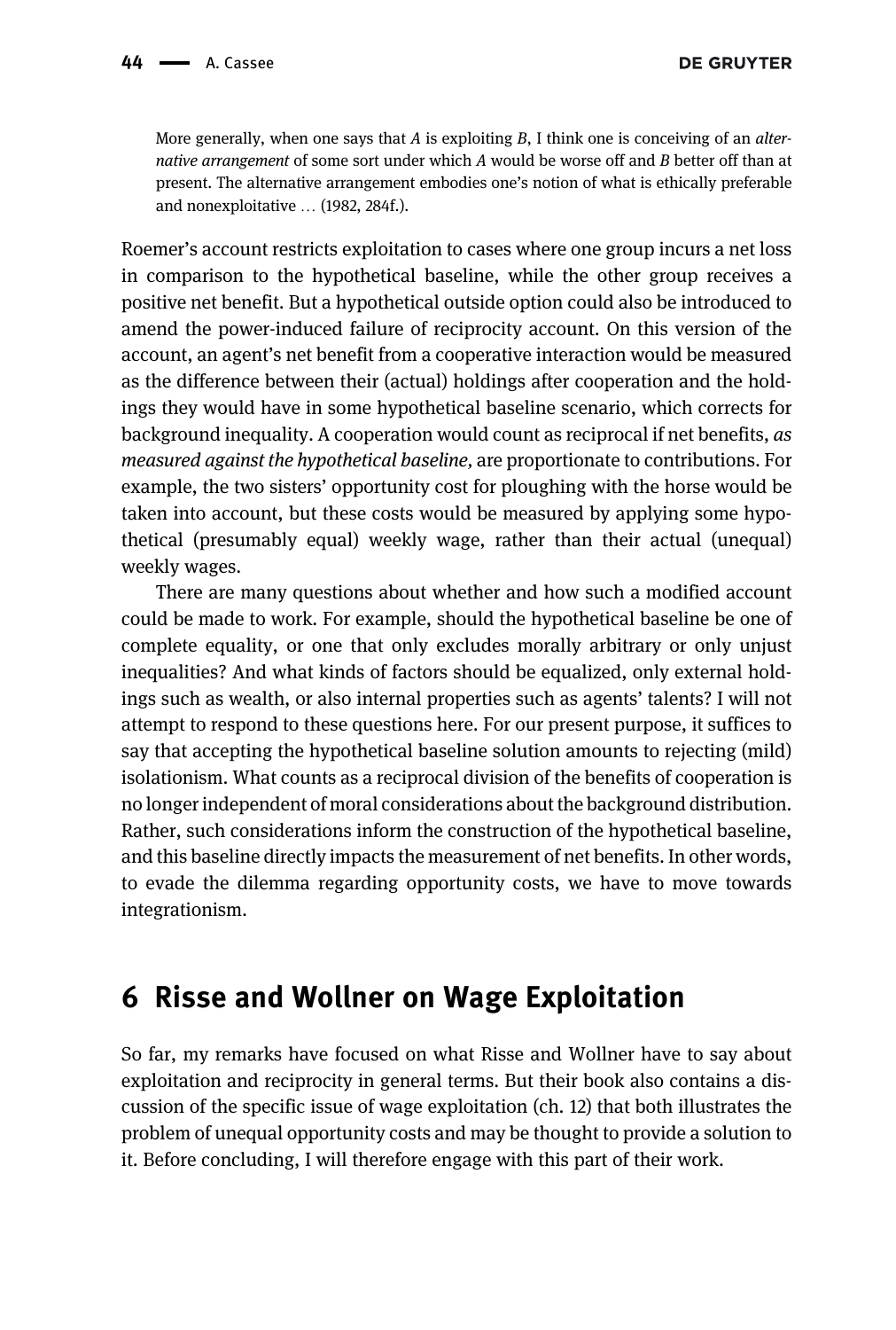Risse and Wollner's remarks on how their account of exploitation applies to the question of wages are somewhat puzzling as they sketch two different approaches to the problem that are difficult to reconcile. At one point, they state that 'to inquire about just wages is to ask how to distribute the surplus' (208), where the surplus is defined (in accordance with textbook economics) as the sum of the differences between the company's and workers' reservation wages. The reservation wage of a company is the highest wage that a company would be willing to pay to employ a worker. A worker's reservation wage is the lowest wage that a worker would be willing to work for. These reservation wages define the shape of labour supply and demand curves. The labour supply curve is normally upward sloping (more workers are willing to work at higher wages). The labour demand curve is normally downward sloping (the company is willing to hire more workers at lower wages). The equilibrium wage is where both curves intersect. In that equilibrium, some workers will receive a wage that is higher than their reservation wage. This is the surplus gained by workers. The company will also pay some workers less than its reservation wage. This is the surplus gained by the company. The sum of these two values (the surface between labour demand and labour supply left of the point of intersection) is the total surplus. This surplus, Risse and Wollner suggest, should be distributed reciprocally.

Note that this way of framing the question of wage justice is very much susceptible to the problem of unequal opportunity costs. A worker's reservation wage depends entirely on the value of their next best alternative. A worker who has another job offer they could accept, or a piece of land they could do subsistence farming on, or some other source of income they could live off while enjoying their free time will have a higher reservation wage than a worker who does not have any of these outside options. This reservation wage is subtracted from the actual wage each worker receives to calculate their net benefit. Therefore, on the surplus accounting under consideration here, reciprocity requires that workers with more valuable outside options receive higher wages than workers with less valuable outside options.

The company's reservation wage depends on opportunity costs as well. A company will build a new production facility and employ workers there only if that promises to maximize return on capital. If an alternative investment with a higher return on capital becomes available (say, buying stock of another profitable company instead of building the new production facility), this will lower the company's reservation wage. And as the return on investment a company could receive elsewhere is priced into the company's reservation wage, this part of their profit is off the table as far as the reciprocal division of net benefits is concerned. The more profitable the outside options of a company, the lower the wages the company has to pay to satisfy a reciprocal distribution of the surplus.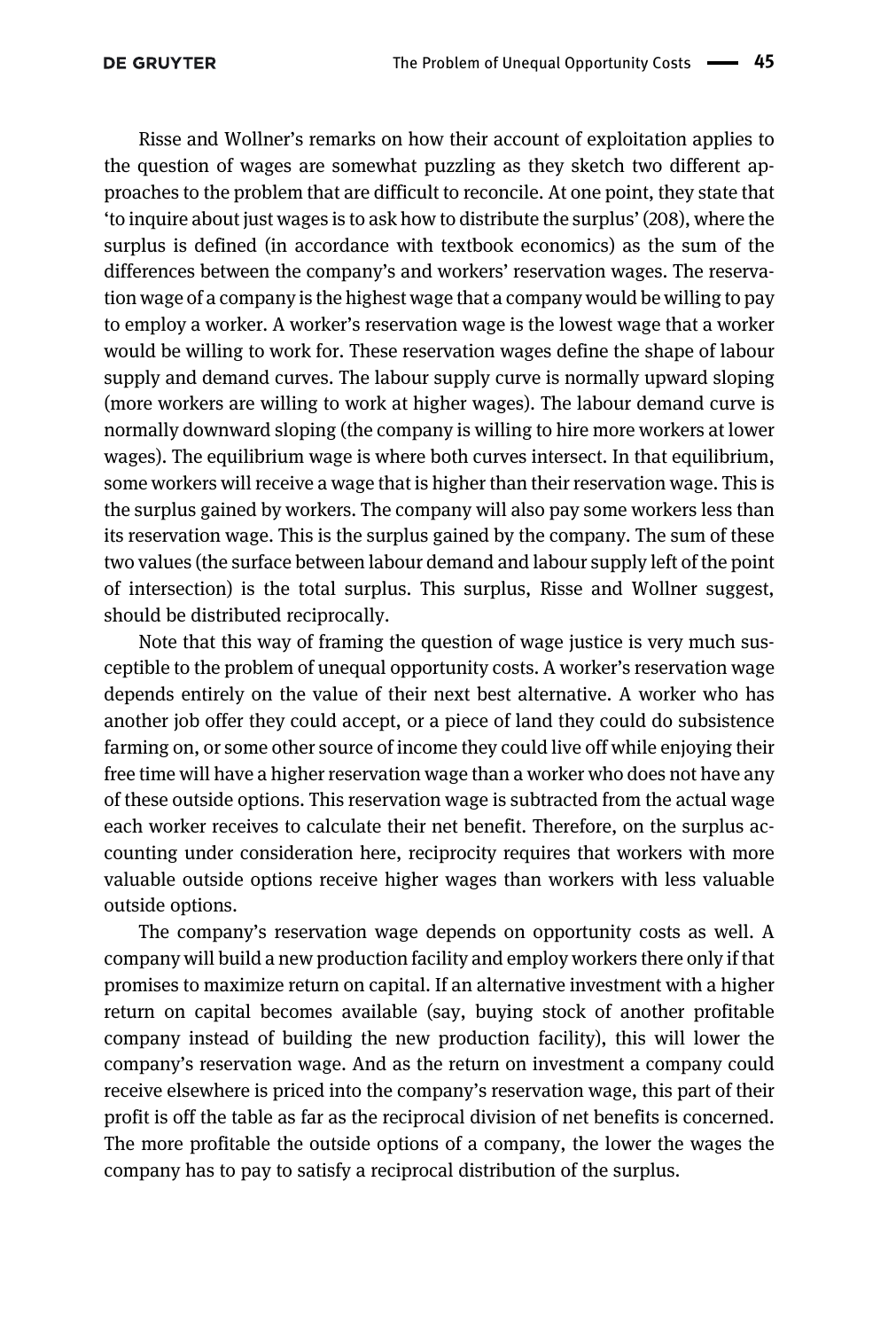In sum, on the 'just distribution of the surplus' approach, non-exploitative wages clearly depend on the opportunity costs of each of the parties involved. In later parts of the chapter, however, Risse and Wollner sketch a rather different approach to non-exploitative wages, which avoids this implication. They argue that wages may be exploitative in either of two ways. First, wages may be exploitative in light of being insufficient to cover the comprehensive costs of reproducing labour power (that is, the costs of living a decent life) (209). Second, reciprocity requires that the cooperative product be distributed in line with time spent producing, adjusted for training (209f.). Even though they keep talking about a fair distribution of the 'surplus', they no longer seem to employ the term in the technical sense introduced above. The two principles of wage justice do not seem to be concerned with the difference between market wages and reservation wages. Rather, they seem to be concerned with how the cooperative product as a whole (that is, the company's income before subtracting wages) is distributed, and with the total wage each employee receives.

The two principles certainly make for an interesting theory of wage justice in their own right, and one with radical implications: If the cooperative product is to be distributed in line with time spent producing, it seems natural to assume that capitalist wage labour is always exploitative, as capitalists receive a part of the product with little or no time spent producing.<sup>14</sup> But the two principles sit somewhat awkwardly within Risse and Wollner's overall theory of exploitation as power-induced failure of reciprocity.

Officially, the costs of reproduction of labour are supposed to reflect the cost side of reciprocity, while time spent producing is supposed to reflect contributions. But both associations are far from perfect. While the reproduction of the labour force is certainly a precondition for employees' ability to work, it is not strictly a cost of cooperation. The same costs of living (or living decently) arise irrespectively

<sup>14</sup> Risse and Wollner (212) mention two reasons why capital income may nevertheless be justified on their theory of wage justice. First, capital may be thought to reflect past labour, and investors may thus have claims to some capital income on the basis of time spent producing in the past. Second, the grounds of justice framework allows for some instances of exploitation to be justified, all things considered, if they are a 'stepping stone' towards justice or a 'price worth paying'. But note that both arguments are quite limited in scope. The argument from past labour will at best justify very low amounts of capital income. For example, if the founder of a company with a thousand employees invested a lifetime of their own income, this would entitle them (or those who bought stock from them) to no more capital income, spread over the entire lifespan of the company, than each of the thousand workers receive as a wage during their careers. And if the just world towards which we should strive in the long run is indeed one without capitalist labour relations, it is hard to imagine how allowing capitalist exploitation to continue could be a stepping stone towards justice.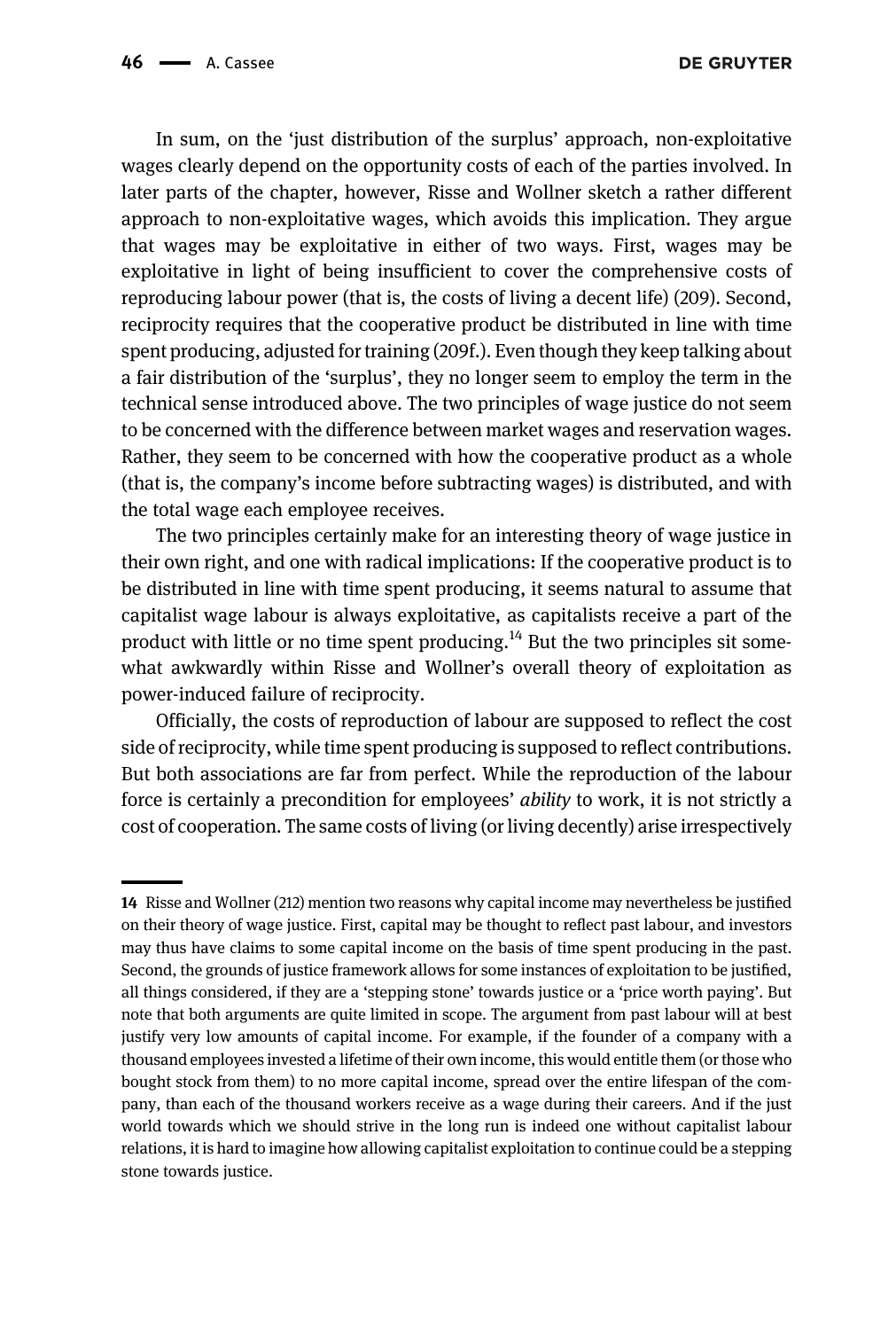of whether a person is employed (by a specific company, or at all).<sup>15</sup> Time spent producing is also an awkward stand-in for contributions. Remember that the contribution element of the reciprocity principle is meant to capture the idea that the 'provision of benefits to cooperators' generates claims (94). Why should we say that two workers who work the same hours provide the same benefit to other cooperators, if one of them produces two pairs of shoes while the other produces three pairs?

Perhaps, then, another way to interpret the two principles of wage justice is more plausible. Perhaps, the idea that wages should suffice for a decent life is best incorporated into the reciprocity principle by way of a hypothetical outside option, rather than as a reflection of actual costs of cooperation. The theory would then say that just wages are wages workers would be willing to accept if each of them had an equal alternative way to make an income sufficient for a decent life.

Time spent producing, too, is perhaps best understood as an 'equalizing' measure of opportunity costs, rather than as a measure of actual contributions. If two workers spend the same hours producing, they forgo the same amount of time they could spend doing other things. On this interpretation, the time spent producing principle offers an ingenious solution to the problem of unequal opportunity costs. Rather than accepting the awkward implications of taking into account opportunity costs that are unequal, or the equally awkward implications of ignoring opportunity costs altogether, opportunity costs are measured in a way that does not allow for substantial inequality. After all, the day has 24 h for everybody.

To incorporate time spent producing into the net benefit formulation of the reciprocity principle, we presumably need a conversion factor that makes it possible to deduct opportunity costs measured in hours from benefits (wages) that are measured in monetary terms.<sup>16</sup> This conversion factor may be thought of as a

<sup>15</sup> A second mismatch results from the fact that the cost of reproducing labour power is meant to specify an absolute minimum wage, while the reciprocity principle is introduced as a principle of proportionality. Imagine two equally productive workers who form a worker cooperative in a situation of extreme scarcity. They spend the same hours working, and the meagre product of their cooperation is shared equally, but it is not enough to lead a decent life. Risse and Wollner (217, fn. 13) think that this would violate the principle that wages should cover the costs of reproduction of labour. If one of the workers exercised power over the other, their cooperation would count as exploitative. But if reciprocity is understood in terms of proportionality, it is not clear how this could follow: both workers receive the same net benefit for the same contribution.

<sup>16</sup> If we use the highest attainable unitary wage as this conversion factor, the result is that the cooperation is zero sum, as measured against the hypothetical baseline. This would render contributions irrelevant for what counts as a just wage, which would make Risse and Wollner's opposition to productivity wages compatible with the net benefit formulation of the reciprocity principle.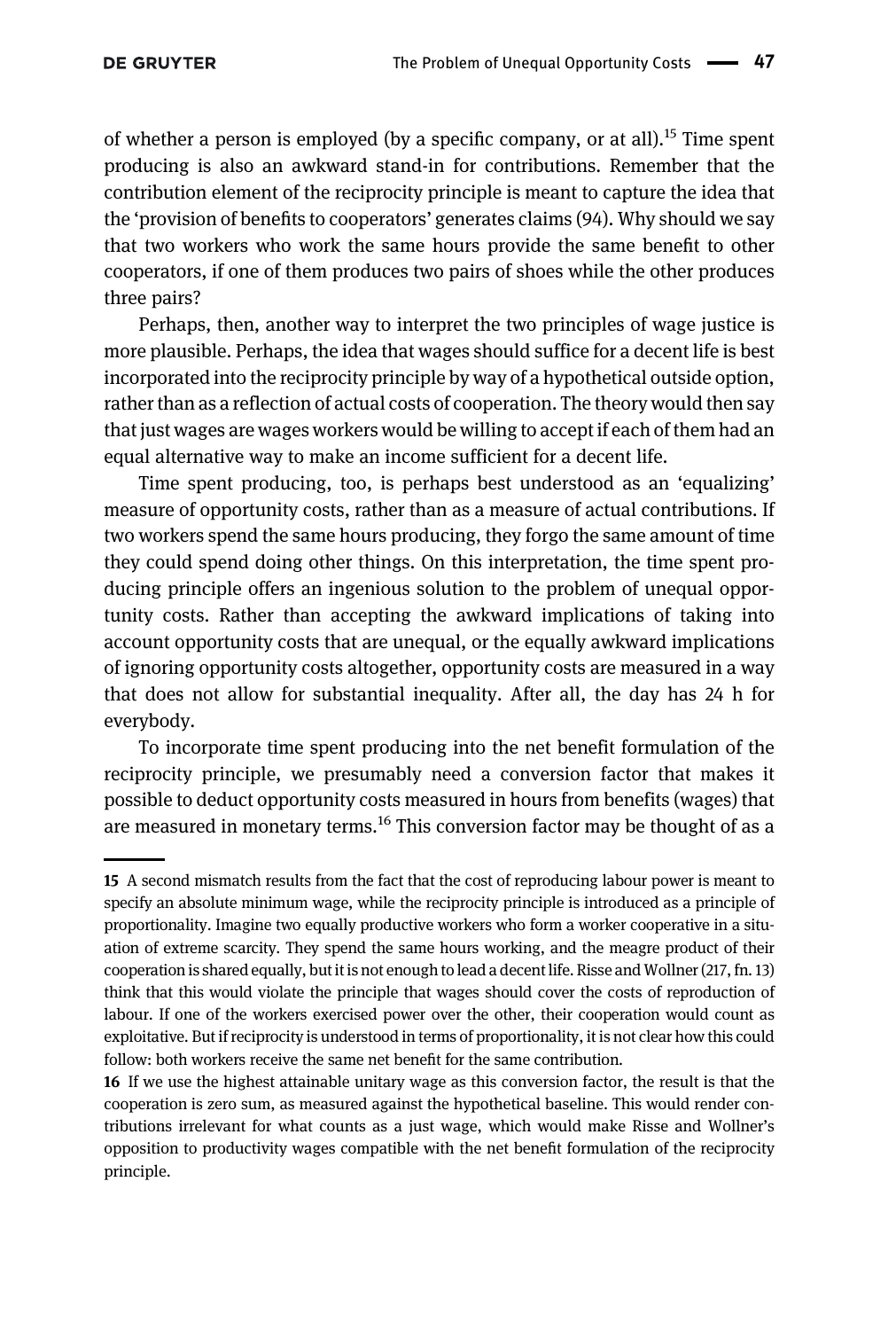hypothetical equal hourly wage all individuals could gain elsewhere.<sup>17</sup> In other words, the time spent producing principle may be thought of as a special instance of the hypothetical baseline solution.

However that may be, it is worth noting how Risse and Wollner argue for the moral relevance of time spent producing and against productivity as a determinant for just wages (which would seem to follow quite naturally from the reciprocity principle). They write:

Once we eliminate factors that are arbitrary from a moral standpoint within the context of cooperation, labor time expended is the factor most likely to survive. Unlike talent, productivity, or access to technology, time spent working generally is under individuals' control and hence a factor for which, ordinarily, individuals are responsible (209f.).

Note that many of the factors that are 'arbitrary from a moral standpoint within the context of cooperation' are arbitrary because of distributive processes outside the domain of trade. Undeserved differences in individual productivity may be the result of an unjust education system, racial injustice, gender injustice or unlucky familial circumstances, to name just a few possibilities. By choosing time spent producing as the determinant for just wages, Risse and Wollner want to avoid that such background inequalities influence distributive outcomes in the context of wage labour.

Risse and Wollner's account of wage justice, therefore, is integrationist, albeit in a somewhat indirect and negative way: The time spent producing principle itself does not contain any reference to moral considerations about the background distribution, but the choice of this principle is justified by such considerations. And if we take the problem of background inequality seriously in the context of wage justice (as I think we should), the question remains why we should not do the same in other contexts of cooperation.

For example, consider the case of international trade negotiations. Just like differences in individual productivity are often undeserved in the context of wages, so too are differences in country-level productivity and differences in the opportunity costs associated with joining a trade agreement. On the power-induced failure of reciprocity account, these undeserved inequalities influence non-exploitative payoffs: benefits depend on contributions (which are influenced by country-level

<sup>17</sup> Alternatively, we might think of remuneration according to time spent producing as an implication, under special assumptions, of [Roemer](#page-19-6)'s (1982, [1983\)](#page-19-7) hypothetical outside option of withdrawal from capitalist production with an equal per capita share of alienable assets. If labour power is homogeneous, each individual would have the same productive capability in this hypothetical scenario of autarky, so they all have equal (hypothetical) opportunity costs for an hour spent working in the capitalist economy. The conversion factor would then simply be the value of what a worker could produce in one hour in autarky.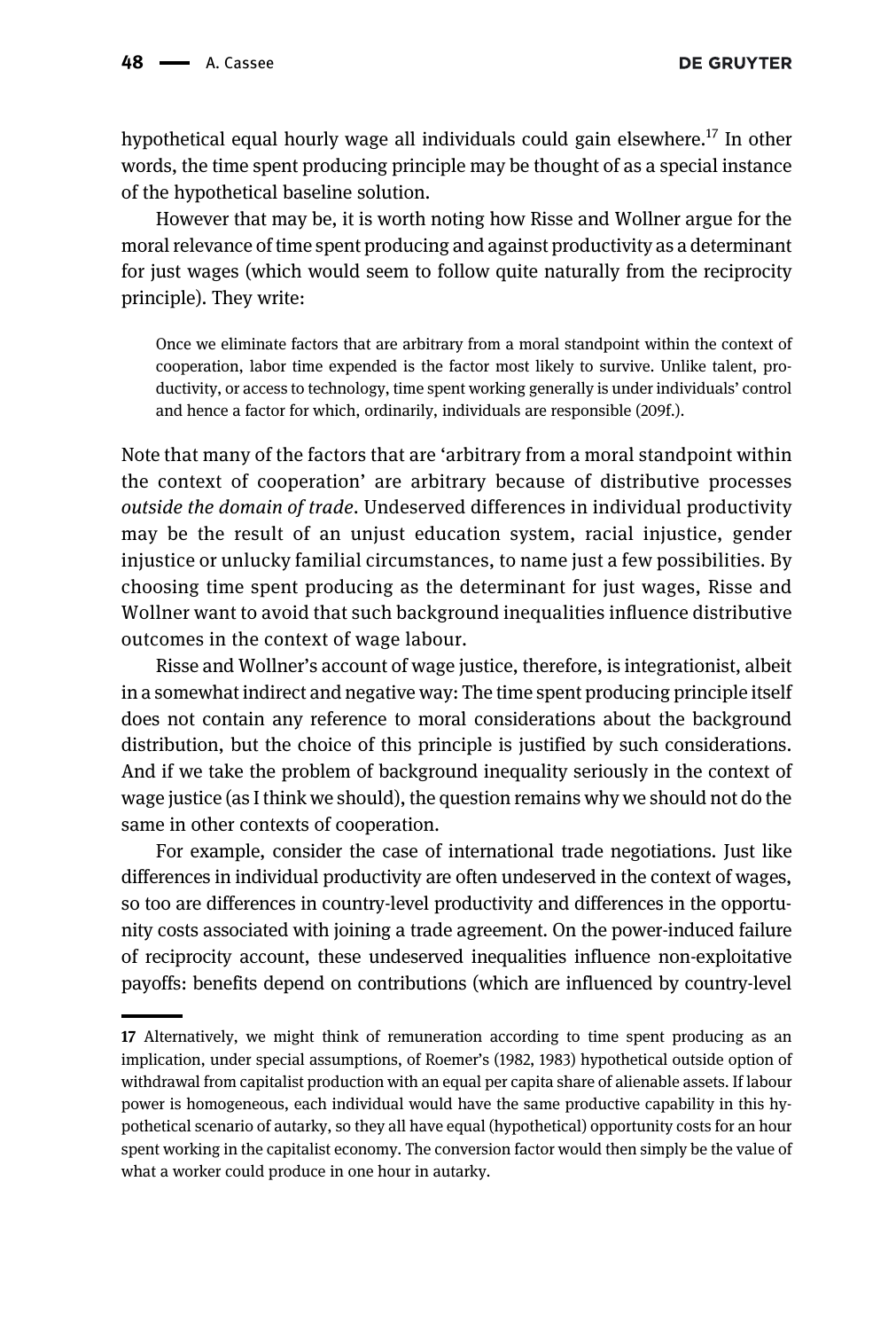productivity) and costs (presumably including opportunity costs). But if undeserved background inequalities should not be allowed to influence what counts as a nonexploitative wage, neither should they be allowed to influence what counts as a non-exploitative trade agreement. The argument against productivity wages Risse and Wollner endorse in their discussion of wage justice is really an argument against isolationism more generally.

## <span id="page-18-0"></span>7 Conclusions

In light of the enormous complexity of the economic world, it is tempting to look for moral principles that allow us to assess individual cooperative interactions independently of broader concerns about the background distribution. An obvious way to do so is to rely, among other things, on the costs agents incur when taking part in such cooperative interactions. This, however, raises the question of how to deal with opportunity costs.

While my arguments in this paper were levelled specifically against Risse and Wollner's power-induced failure of reciprocity account of exploitation, the results, I believe, are generalizable. They can be summarized by adding a third horn to our earlier dilemma. Any theorist who wants to defend an isolationist theory of trade justice that relies on costs as a basis for claims to parts of the cooperative benefit is confronted with the following trilemma: Either costs are understood to include opportunity costs. Then, the theory implies, implausibly, that those with more valuable outside options should get a larger part of the gross benefits of cooperation. Or costs are understood to exclude opportunity costs. Then, the theory has awkward implications in cases where direct costs and opportunity costs are substitutable. The third option is to rely on a hypothetical baseline that equalizes opportunity costs. While this may solve the problems associated with the first two horns of the trilemma, it means giving up isolationism. What counts as a fair distribution of cooperative benefits is no longer independent of moral considerations about the background distribution.

Acknowledgments: For helpful comments on earlier versions of this paper, I am grateful to Anna Goppel, Sabine Hohl, two anonymous reviewers, and the guest editors of this special issue of Moral Philosophy and Politics.

Research funding: This work was supported by Swiss National Science Foundation (100012\_172668/1).